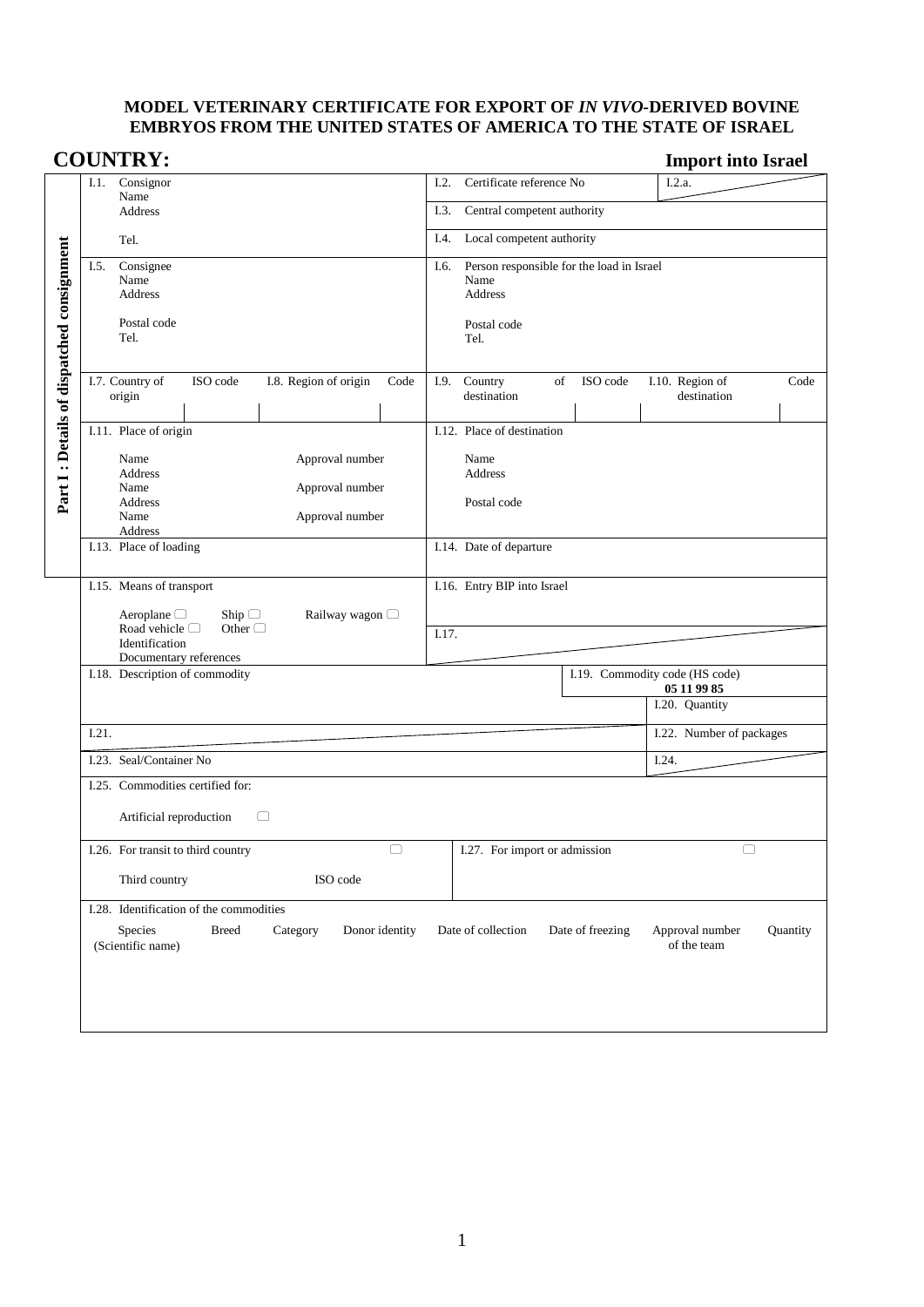## *In vivo* **derived bovine embryos**

|                        | Π.              | Health information                                                                                                                                                                                  | II.a. | Certificate reference No                                                                                                                                                                                                                                                                    | II.b.                                                                                                                                                                                                                                                                                                                                                                                                                                                                              |  |  |  |  |
|------------------------|-----------------|-----------------------------------------------------------------------------------------------------------------------------------------------------------------------------------------------------|-------|---------------------------------------------------------------------------------------------------------------------------------------------------------------------------------------------------------------------------------------------------------------------------------------------|------------------------------------------------------------------------------------------------------------------------------------------------------------------------------------------------------------------------------------------------------------------------------------------------------------------------------------------------------------------------------------------------------------------------------------------------------------------------------------|--|--|--|--|
|                        |                 | I, the undersigned, official veterinarian of the<br>$(exporting country)^{(2)}$                                                                                                                     |       |                                                                                                                                                                                                                                                                                             |                                                                                                                                                                                                                                                                                                                                                                                                                                                                                    |  |  |  |  |
|                        | II.1.           | The embryos to be exported:                                                                                                                                                                         |       |                                                                                                                                                                                                                                                                                             |                                                                                                                                                                                                                                                                                                                                                                                                                                                                                    |  |  |  |  |
|                        | II.1.1.         | were collected in the exporting country, which according to official findings:                                                                                                                      |       |                                                                                                                                                                                                                                                                                             |                                                                                                                                                                                                                                                                                                                                                                                                                                                                                    |  |  |  |  |
|                        |                 | II.1.1.1. was free from rinderpest during the 12 months immediately prior to their collection;                                                                                                      |       |                                                                                                                                                                                                                                                                                             |                                                                                                                                                                                                                                                                                                                                                                                                                                                                                    |  |  |  |  |
| Part II: Certification | $^{(1)}$ either | [II.1.1.2. was free from foot-and-mouth disease during the 12 months immediately prior to their collection and<br>did not carry out vaccination against foot-and-mouth disease during that period.] |       |                                                                                                                                                                                                                                                                                             |                                                                                                                                                                                                                                                                                                                                                                                                                                                                                    |  |  |  |  |
|                        | $^{(1)}$ or     |                                                                                                                                                                                                     |       | and/or carried out vaccination against foot-and-mouth disease during that period, and:                                                                                                                                                                                                      | [II.1.1.2. was not free from foot-and-mouth disease during the 12 months immediately prior to their collection                                                                                                                                                                                                                                                                                                                                                                     |  |  |  |  |
|                        |                 |                                                                                                                                                                                                     |       | the embryos were not subjected to penetration of the zona pellucida,                                                                                                                                                                                                                        |                                                                                                                                                                                                                                                                                                                                                                                                                                                                                    |  |  |  |  |
|                        |                 | collection,                                                                                                                                                                                         |       |                                                                                                                                                                                                                                                                                             | the embryos were stored under approved conditions for at least 30 days immediately after their                                                                                                                                                                                                                                                                                                                                                                                     |  |  |  |  |
|                        |                 | days after, the embryos were collected.]                                                                                                                                                            |       | the donor females come from holdings on which no animal was vaccinated against foot-and-<br>mouth disease during the 30 days prior to collection and no animal of a susceptible species<br>showed clinical signs of foot-and-mouth disease during the 30 days prior to, and at least the 30 |                                                                                                                                                                                                                                                                                                                                                                                                                                                                                    |  |  |  |  |
|                        | II.1.2.         | were collected by the embryo collection team <sup>(3)</sup> :                                                                                                                                       |       |                                                                                                                                                                                                                                                                                             |                                                                                                                                                                                                                                                                                                                                                                                                                                                                                    |  |  |  |  |
|                        |                 |                                                                                                                                                                                                     |       | approved in accordance with Chapter I of Annex A to EU Directive 89/556/EEC;                                                                                                                                                                                                                |                                                                                                                                                                                                                                                                                                                                                                                                                                                                                    |  |  |  |  |
|                        |                 | Chapter II of Annex A to EU Directive 89/556/EEC;                                                                                                                                                   |       |                                                                                                                                                                                                                                                                                             | which carried out the collection, processing, storing and transport of the embryos in accordance with                                                                                                                                                                                                                                                                                                                                                                              |  |  |  |  |
|                        |                 |                                                                                                                                                                                                     |       | subject to inspection by an official veterinarian at least twice a year.                                                                                                                                                                                                                    |                                                                                                                                                                                                                                                                                                                                                                                                                                                                                    |  |  |  |  |
|                        | II.1.3.         | the case of embryos subject to a mandatory storage for at least 30 days in accordance with point II.1.1.2.                                                                                          |       |                                                                                                                                                                                                                                                                                             | were collected and processed on premises situated in an area of at least 10 km radius centred on them, on which<br>according to official findings there was no incidence of foot-and-mouth disease, epizootic haemorrhagic disease,<br>vesicular stomatitis, Rift Valley fever or contagious bovine pleuropneumonia in the 30 days immediately prior to<br>their collection and until dispatch to Israel, in the case of fresh embryos, or during the 30 days after collection, in |  |  |  |  |
|                        | II.1.4.         | fever or contagious bovine pleuropneumonia.                                                                                                                                                         |       |                                                                                                                                                                                                                                                                                             | from the time of collection until 30 days thereafter or, in the case of fresh embryos until the day of their dispatch<br>to Israel, they were stored on premises situated in an area of at least 10 km radius centred on them, on which<br>according to official findings there was no incidence of foot-and-mouth disease, vesicular stomatitis, Rift Valley                                                                                                                      |  |  |  |  |
|                        | II.1.5.         | were collected from the donor females, which:                                                                                                                                                       |       |                                                                                                                                                                                                                                                                                             |                                                                                                                                                                                                                                                                                                                                                                                                                                                                                    |  |  |  |  |
|                        |                 | fever or contagious bovine pleuropneumonia;                                                                                                                                                         |       |                                                                                                                                                                                                                                                                                             | II.1.5.1. were located, during the 30 days immediately prior to collection, on premises situated in an area of at<br>least 10 km radius centred on them, on which, according to official findings, there was no incidence of<br>foot-and-mouth disease, bluetongue, epizootic haemorrhagic disease, vesicular stomatitis, Rift Valley                                                                                                                                              |  |  |  |  |
|                        |                 | II.1.5.2. showed no clinical signs of disease on the day of collection;                                                                                                                             |       |                                                                                                                                                                                                                                                                                             |                                                                                                                                                                                                                                                                                                                                                                                                                                                                                    |  |  |  |  |
|                        |                 | more than two herds:                                                                                                                                                                                |       |                                                                                                                                                                                                                                                                                             | II.1.5.3. spent the six months immediately prior to collection within the territory of the exporting country in no                                                                                                                                                                                                                                                                                                                                                                 |  |  |  |  |
|                        |                 |                                                                                                                                                                                                     |       | which, according to official findings, were free from tuberculosis during that time,                                                                                                                                                                                                        |                                                                                                                                                                                                                                                                                                                                                                                                                                                                                    |  |  |  |  |
|                        |                 | $\overline{\phantom{0}}$                                                                                                                                                                            |       | which, according to official findings, were free from brucellosis during that time,                                                                                                                                                                                                         |                                                                                                                                                                                                                                                                                                                                                                                                                                                                                    |  |  |  |  |
|                        |                 |                                                                                                                                                                                                     |       | signs of enzootic bovine leukosis during the previous three years,                                                                                                                                                                                                                          | which were free from enzootic bovine leukosis or in which no bovine animal showed clinical                                                                                                                                                                                                                                                                                                                                                                                         |  |  |  |  |
|                        |                 |                                                                                                                                                                                                     |       | pustular vulvo-vaginitis during the previous 12 months.                                                                                                                                                                                                                                     | in which no bovine animal showed clinical signs of infectious bovine rhinotracheitis/infectious                                                                                                                                                                                                                                                                                                                                                                                    |  |  |  |  |
|                        | II.1.6.         | authority of a third country.                                                                                                                                                                       |       |                                                                                                                                                                                                                                                                                             | The embryos to be exported were conceived by artificial insemination using semen coming from semen<br>collection or storage centres approved for the collection, processing and/or storage of semen by the competent                                                                                                                                                                                                                                                               |  |  |  |  |
|                        |                 |                                                                                                                                                                                                     |       |                                                                                                                                                                                                                                                                                             |                                                                                                                                                                                                                                                                                                                                                                                                                                                                                    |  |  |  |  |